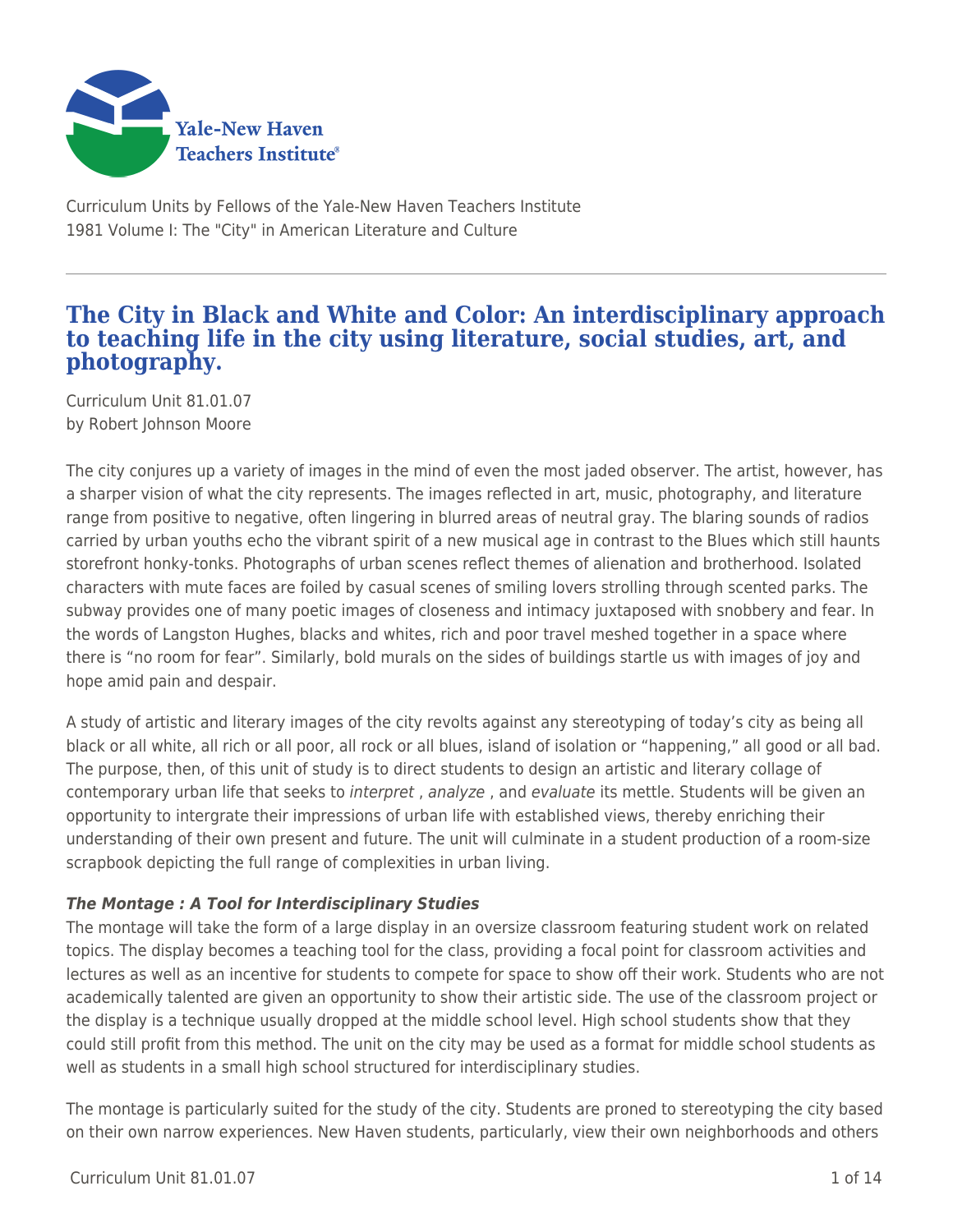through the wrong end on the telescope. They see their city as fragmented, consisting of pocket "good" neighborhoods where those rich people live or "bad" neighborhoods where those poor people lurk, a city split along jagged lines of ethnicity, class, and race. Closer analysis reveals that their perceptions are not wholly accurate. New Haven, like other American cities, is ever-changing. There is room for change and growth. As members of the future city, theirs is the responsibility to become more aware of the potential for greatness.

The montage can visually show the contrasts of city life. At the beginning of the course of study, teachers will announce that the class project will begin as soon as students begin to write, draw, and create various assignments for the marking period. Written reports will be typed or neatly rewritten and mounted on construction paper before being taped to one of the four walls of the classroom. Art work and photographs will be mounted and displayed as they arrive. The walls will slowly become a living scrapbook of the classrooms' actvities and will provide a constant incentive for expansion of major topics. Student work can be rearranged on a daily basis to make room for other work or to highlight comparative and contrasting elements in poetry, prose, photography and art.

## *Note on Teacher Responsibility:*

The responsibility of teaching this unit should not be solely that of the English teacher, but should be shared with the Social Studies teacher who has a more solid background in teaching social theory. The Art and Photography teachers should be deployed to direct students in the artistic aspects of the montage. A tremendous amount of time is required for students to draw, mount, and construct the display.

## *Narrative*

## *I. Social Theory on the Origins of Cities*

"The origins of cities go back to the vary dawn of civilization." The word city itself comes from the Latin "civitas" from which the word civilization also stems. In ancient Greek and Roman civilizations citizens were the property owners and the tax payers of the city. The first cities known to Western man began to appear in the river valleys of the Tigris and Euphrates in ancient Mesopotamia, of the Nile in ancient Egypt, of the Ganges in India, and the Yangtze in China. Mankind learned to live in established communities where the duties of food gathering and growing, hunting, and manufacturing tools and weapons were shared and structured to meet the needs of the entire community. These early communities became the first cities. Anthroplogists trace the role of cities from places of social gathering for food distribution to fortresses to repel attacks as in the case of medieval cities of Europe. Later the city became an industrial center, a focal point for the buying and selling and the shipping of goods. Farmers began to become increasingly dependent on industrialization for the production and distribution of produce.

In modern times industrialization made it possible for fewer farmers to produce enough food for larger portions of the population. In the United States, particularly, industrialization forced many small farmers out of business and compelled them to seek other jobs in the central city. To anthropologists cities are a fact of life for man. Men did not consciously form cities; cities grew out of man's need for sharing food and other necessities and the need for communication and recreation. Cities were formed to serve those needs and inturn the cities molded men and women to serve their needs. Lewis Mumford in The Culture of Cities states, "Urban forms condition mind." Cities cause men and women to behave in various patterns, not always to their betterment. For this reason people have long been suspicious of the city.

It was on the farm and in the joys of rural life that the good life, and good men, were to be found. Yet it was in search of the good life that men, almost without willing it, built cities, and from cities—at least as often as from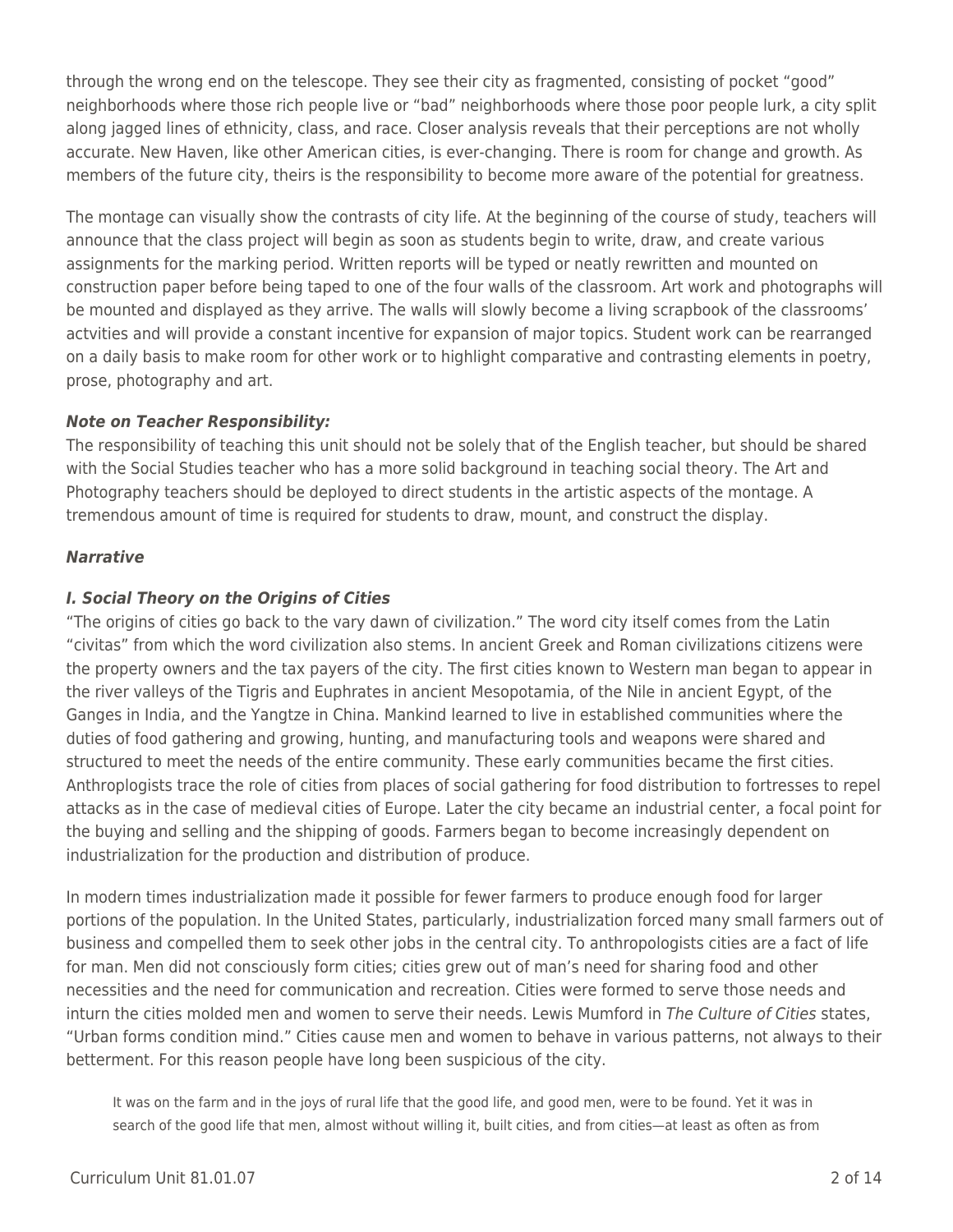farms—great men have risen. 2

This suspicion of the city is well represented in the poem "Chicago" by Carl Sandburg. The poet describes the city as "wicked" and "brutal," full of "painted women under gas lamps luring the farm boys," "gun men who kill" and are "free to kill again," and hungry faces of women and children. Yet he defends the city. Inspite of the negative aspects, the city is proud and brawling with strong men building a future, "flinging majestic curses amid the toil of piling job on job," a city laughing through the dust, "half naked, sweating/ proud to be a Hog Butcher, Tool Maker, Stacker of Wheat, Player with/ Railroads and Freight Handler to the Nation." The tension between the destructive and generative powers of the city in this poem reverberates throughout American Literature.

Another major paradox of the city is the fact that people may live in physical proximity, but be socially miles apart due to class and racial distrinctions. In the book Two Blocks Apart edited by Charlotte Leon Mayerson, Juan Gonzales and Peter Quinn, two urban teenagers, talk about life in their respective neighborhoods so different yet so close. They in fact represnt the result of two separate waves of migration and assimilation into the American city—Peter Quinn, an Irish Catholic, a descendent of the immigration wave of Northern Europe in the nineteenth century; Juan, of the recent immiration wave from Puerto Rico. The two boys

live in the same New York City neighborhood. They are both high school seniors in the same school district, both Catholics in the same parish, both ballplayers with the same parks and school yards at their disposal. That they do not know each other is an urban commonplace; that they are utter strangers in the conditions of their lives, in their vision of what they themselves are, seems a personal illustration of the apparent failure of the American melting pot. 3

#### *II. Images of the City in American Literature*

Roots of the American city can be traced to London, England. "London" by William Blake and "Composed Upon Westminster Bridge" by William Wordsworth present the duplicities of urban living. In "London" we are lead through "chartered" streets by some psychic "I." The use of the word "chartered" is crucial to understanding the poem. Here it refers to the legal document (Magna Carta) specifying personal ownership, and therefore implying restriction or overt control. "The first line contains a struggle between opposites . . .—the looseness of 'wander' stands out against the tightness and control of 'chartered.' "London is the scene of a struggle between the unplanned and the planned. The fact that the Thames, a natural phenomenon, is also chartered makes the paradox more violent. In an industrial age the river must be harnessed to run the mills that feed a growing British Empire. All of London is enslaved to the machine age as revealed in the line : "In every voice, in every ban/ The mind-forged manacles I hear." The chimney sweeper, the clergy, the soldiers and the nobility share with the harlot and her babe the barren marriage of the soul to the grave. The overall image of London is a direct "attack on the venality of institutions and the restrictions of reason. " 4 Unlike Wordsworth's Composed Upon Westminster Bridge," there is no hidden subplot. Wordsworth describes his London as a majestic sight: "Earth has not anything to show more fair." London, "like a garment, wears/ The beauty of the morning; silent, bare." But the beauty and calm are deceptive and hide the uneasiness that the reader must sense. The hyperbole "Ne'er saw I, never felt, a calm so deep!" should hint at a more sinister, cynical feeling. The city in all its beauty is asleep; its mighty heart lying still has yet to awaken. The sleeping Beauty awake becomes a raging beast.

"Crossing Brooklyn Ferry" by the American poet Walt Whiman is faintly reminiscent of "Composed Upon Westminster Bridge." Whereas Wordsworth is the cautious skeptic about the redeeming values of urban living, Whitman joyously embraces the duplicities and complexities of city life. The images paraded before him from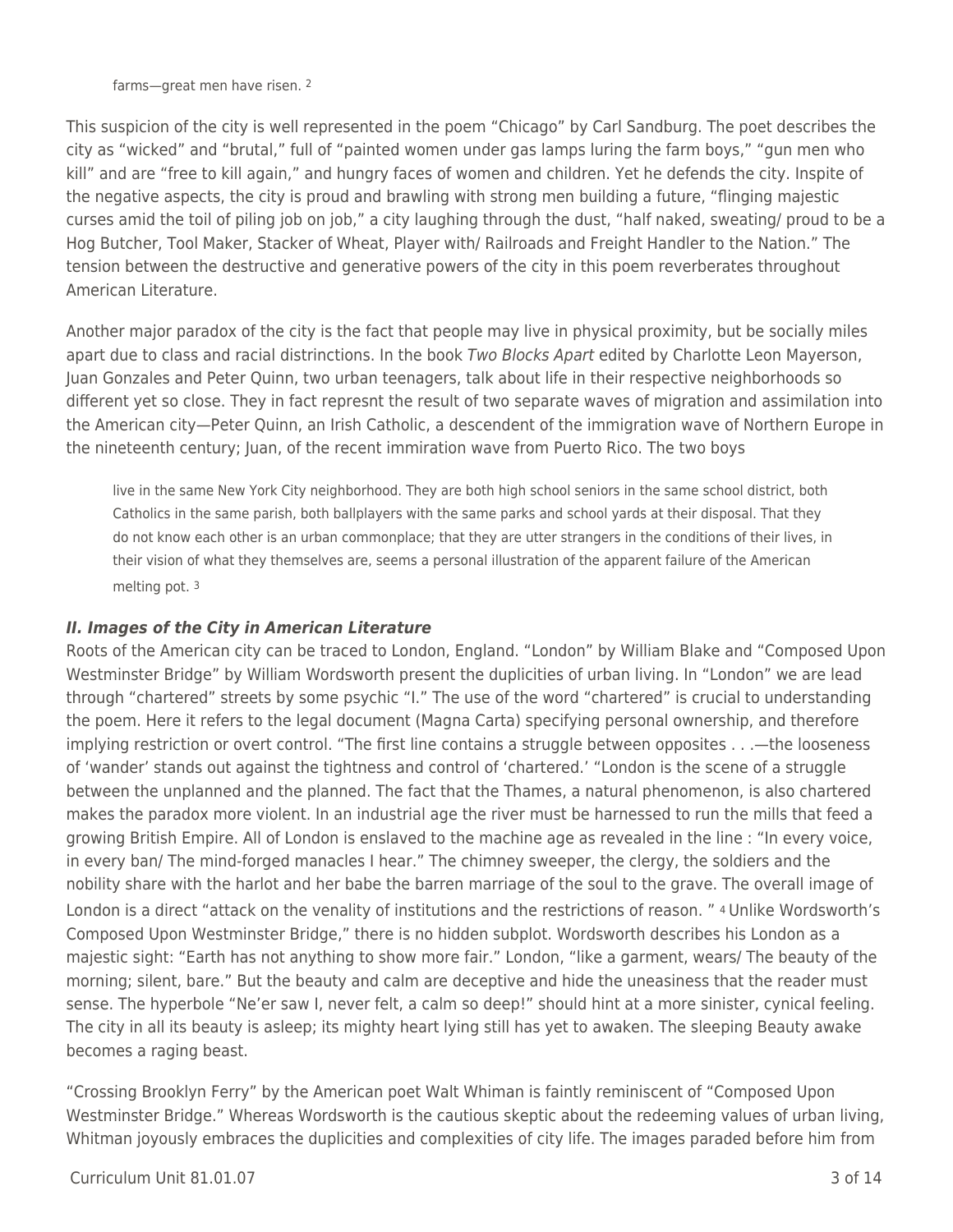the ferry present a lusty challenge to the human spirit. He challenges all: "Flow-tide below me! I see you face to face!" Locomotion dominates the poem; everything moves. Images float, swim, flow with the ceaseless tide. Whitman's city does not sleep. The speaker identifies with the multitude. The spectacle of the fire from the foundry chimneys burning high and glaring into the night (abhorrent to Worthsworth and Blake) are witnessed as part of the fabric and vitality of the nation. "These and all else were to me the same as they are to you/ I loved well those cities, loved well the stately and rapid river." The multitude of riddles and paradoxies of urban life perplex the reader also. "I too felt the curious abrupt questionings stir within me." But like others, the poet has no answers. The city is a fact of life to be experienced, tasted, and enjoyed. The nation is growing, must grow, and we with it: "Thrive, cities—bring your freight, bring your shows, ample and sufficient rivers/ Expand, bring that which none else is perhaps more spiritual." Whitman's city possesses a soul with a certain and yet unknown destiny which must be recognized. "We fathon you not—we love you—there is perfection in you also/ You furnish your parts toward eternity/ Great or small, you furnish your parts toward the soul." "The implications [of many of Whitman's poems] are based upon a paradox: The larger mysteries of life remain unsolved, and it is in the realization of our profound ignorance that we approach truth and wisdom." <sup>5</sup>

The Man of the Crowd by Edgar Allan Poe , a contemporary of Whitman, hauntingly echoes the feeling that the city portrays realities that will remain a mystery. The quotation beneath the title warns us of the great evil of not being able to be alone in the city. The setting is London, that is, the London of Poe's imagination. Beginning as a casual observer of the "principal thoroughfares of the city," the speaker becomes gradually fixated on a dark figure "of a decrepit old man, some sixty-five or seventy years of age "who evokes within the observer confused and paradoxical feelings "of vast mental power, of caution, of penuriousness, of avarice, of coolness, of malice, of blood-thirstness, of triumph , of merriment, of excessive terror, of intense of extreme despair." Compelled to follow him, the observer is lead through the labyrinth of London's underworld. He is led to "the most noisome quarter of London, where everything wore the worst impress of the most deplorable poverty, and the most desparate crime." The old man is crime and poverty incarnate. He is the man of the crowd, a product of the city, an enigma. Perhaps there is some solace in not fully understanding his existence. "Perhaps it is but one of the great mercies of God that 'es lŠsst sich nicht lesen.' "—it does not permit itself to be read. We are better off in not knowing. Poe's image of this urban phenomenon is in sharp contrast to the openess with which Whitman embraces every aspect of urban living without question.

The Bowery Tales of Stephen Crane thrusts us into realism. The city becomes the suitable setting for this pervasive literary movement spirited by Zola and Dreiser. Crane is the American disciple. The Bowery provided Crane with his artistic education. The characters in Maggie: A Girl of the Streets and George's Mother are representative urban prototypes to be more carefully developed by James Farrell and Richard Wright decades later. 6 Crane's tales are rich with symbolism, combining irony with pity for the lowly, poverty stricken creatures who have little or no control over their lives. The snow that beats down on the heads of the wretches in The Men in the Storm represent those forces that shape men's lives. Whisky, poverty, and hunger plague George and his Mother. The church, religion, offers little hope of salvation and like the "black' ning church" of Blake's "London" is overpowered by the cold, hard city. "In a dark street the little church sat humbly between two towering apartment-houses." The church is bathed in the red lights of the street lamp, reminiscent of the blood running down the palace walls of Blake's "London." In the struggle between George and his mother, between the city and the church, the city will win. "The roar of wheels and the clangor of bells . . . interwoven into a sound emblematic of the life of the city" symbolically pierces the little church and all those who would believe in it. <sup>7</sup>

Curriculum Unit 81.01.07 4 of 14 The theme that man as he continues to live in cities becomes increasingly alienated from traditional forms of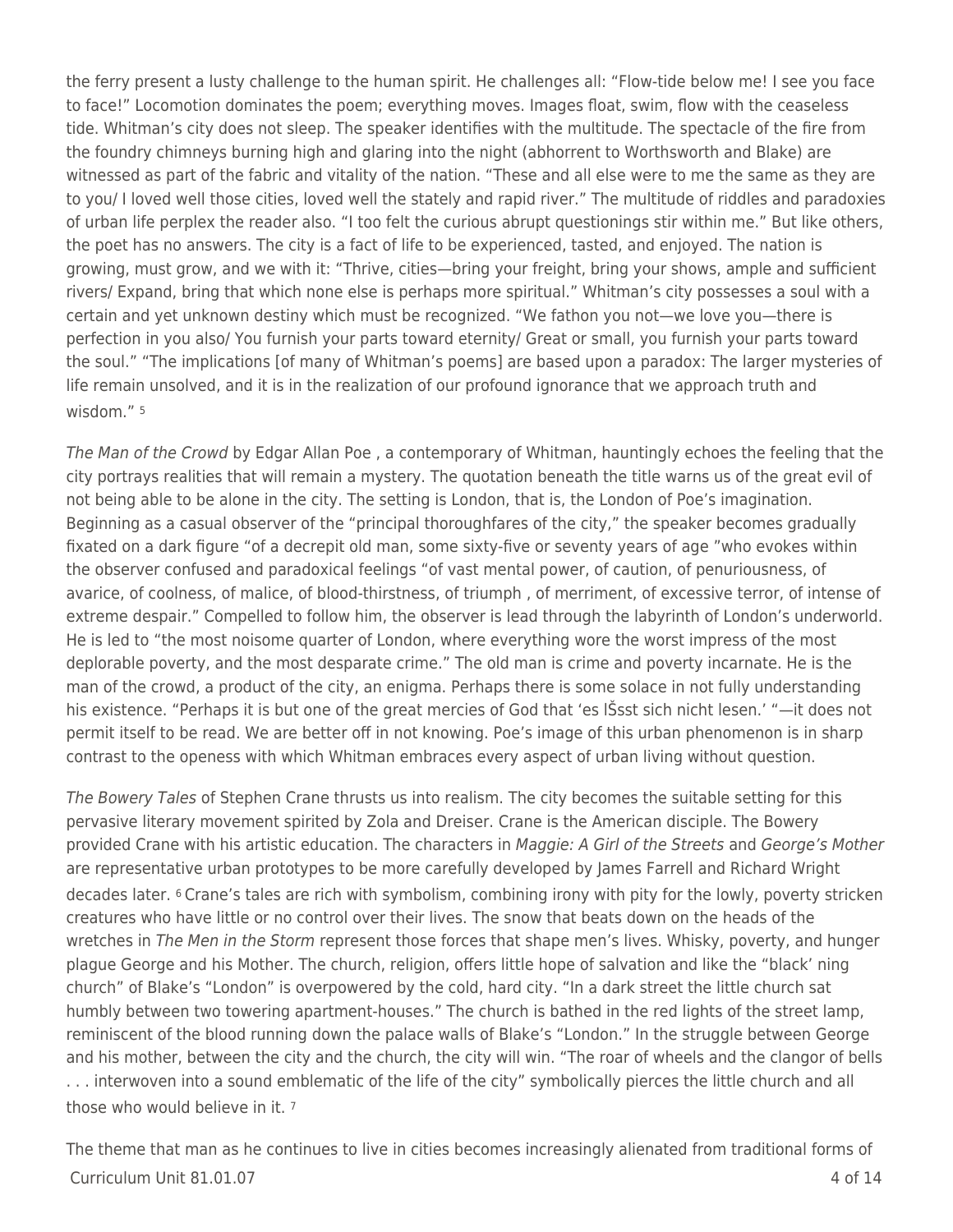emotional support explodes full force in the literature of the Lost Generation of the 1920's. The most important single poem of the decade was "The Waste Land" by T. S. Elliot, an American expatriot. 8 This theme appears again "Babylon Revisited" by F. Scott Fitzgerald and continues into the next decade in Miss Lonelyhearts by Nathieniel West. The titles of these two works point directly to the logs of innocence or fall from God's grace. Charles Wales, the protagonist of Fitzgerald's work, repudiates the traditional ethics and morals America once held sacred and surrenders to the extravagant, lavish, and reckless life of the new Babylon, Paris of the twenties. The false sense of security engendered by the business boon that quickly plunders the Western world into the Depression takes Charles as one of its casualties. Ironically, during the "boom" Charles loses everything—wife, child, all. But the lost has a sobering affect on Charles' character. Recovering from the depravities of alcohol and poverty, Charles regains much of his former state of rectitude. 9

The protagonist in Miss Lonely Heart s has a more dismal end. In an attempt to offer salvation to the crippling throng of humanity that writes him daily in the advice column of a big city newspaper, Miss Lonelyhearts becomes a self-anointed crucifixion figure who dies tragically by the hands of someone he tried so desparately to help. Seeing "that the majority of the letters are profoundly humble pleas for moral and spiritual advice, that they are inarticulate expressions of genuine suffering," Miss Lonelyhearts transposes himself to the ivory Jesus he has spiked to his wall. To him the world has become "a world of door knobs." The grey sky "looked as if it had been rubbed with a soiled eraser. It held no angels, flamming crosses, olive-bearing doves, wheels within wheels. Only a newspaper struggled in the air like a kite with a broken spine." To West, the newspaper has replaced traditional modes of seeking solace, compassion. Weighed in the balances of human suffering, the newspaper is found wanting. Religion that once provided man with some sense of security has been replaced by a hollow media.

James Baldwin in Go Tell It on the Mountain further develops this theme of the conflict between religion and the city. The best known writer of the contemporary generation of city dwellers, Baldwin explores how the city born child is affected by the problems his parents faced in the rural South. The scene in which John, the main character, stands in the center of Central Park forms the center of the book itself. To John the city offers new possibilities that his parents can not fathom. "These glories were unimaginable—but the city was real." On top of the hill, his favorite spot, John's imagination dazzles with the lights that illuminate the skyline. The city is his for the taking. "He did not know why, but there rose in him an exultation and a sense of power, and he ran up the hill like an engine, or a madman, willing to throw himself headlong into the city that glowed before him." Yes, he knew that "Niggers did not live on these streets . . ." but "in John's mind . . . the people and the avenue underwent a change, and he feared them and knew that one day he could hate them if God did not change his heart." Like the fallen London woman in the movie "Of Human Bondage" that he sees after the experience in the park, John foresees a time when he too would learn to tell the world: "You can kiss my ass." The city to John presents a multitude of paradoxies. The possibility of a better life, a life of books and school where he had found some success would open to him despite the gloomy web of poverty, ignorance and ugliness that surrounds him.

This struggle against lost dreams and the hypocrisy of city life also appears in the works of modern black writers such as Langston Hughes, Richard Wright, Lorraine Hansberry, and Qwendolyn Brooks and continues to dominate all aspects of contemporary American Literature.

# *III. The City in Black and White / Color*

# Photography

 $C$ urriculum Unit 81.01.07  $\hspace{1.5cm}$  5 of 14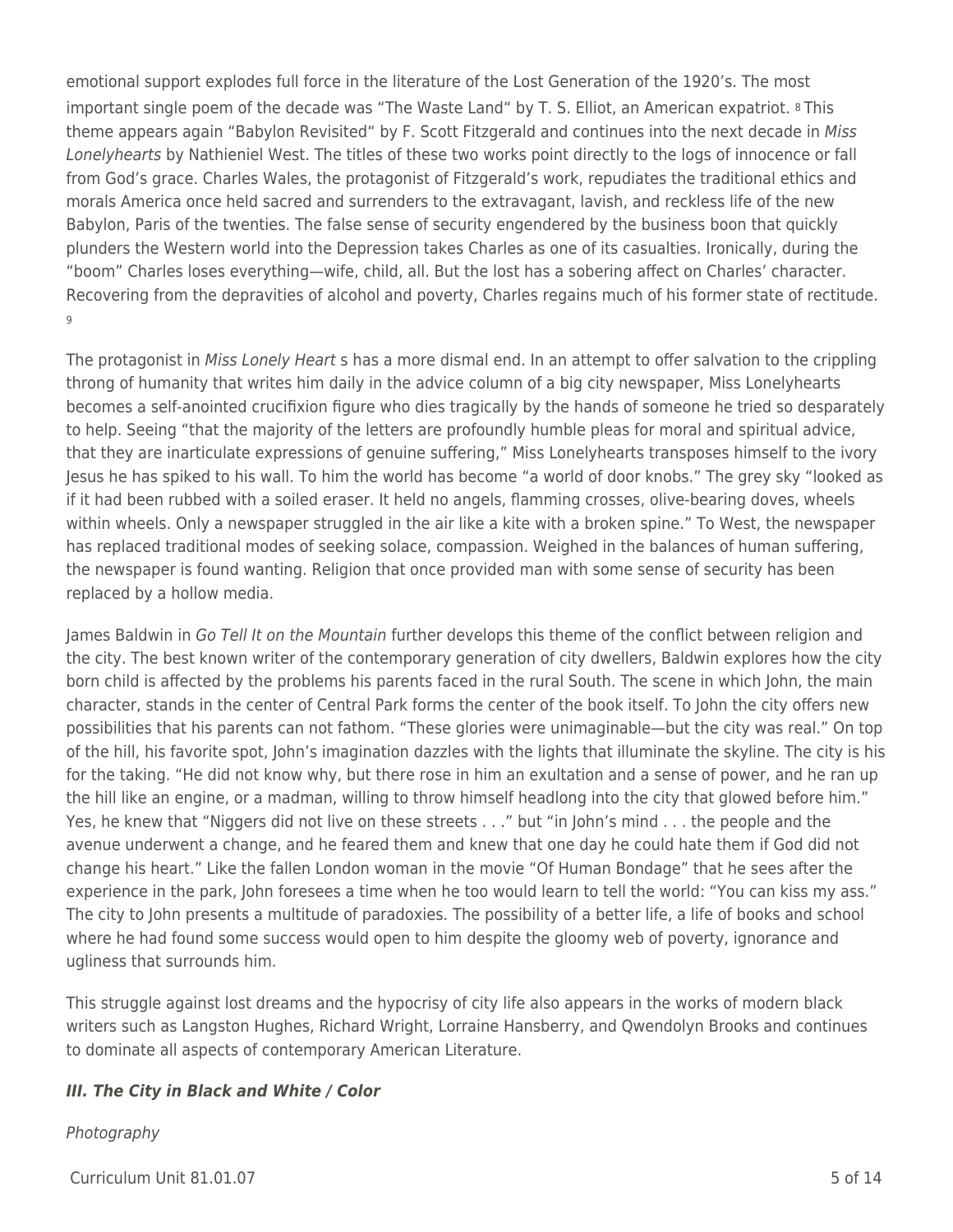The purpose of this section is not so much as to give an historical account of the development of the use of the camera as an art form or as a documentary of American life as it is to justify its use as a means of providing students another perspective in studying certain themes of man's relationship to the city. Once regarded by some artists as a threat, the invention of the camera has gradually opened new horizons, permitting man to reflect on himself and his relationshop to his environment. As Moholy-Nagy, a noted pioneer in photography points out: "Thanks to the photographer, humanity has acquired the power of perceiving its surroundings, and its very existence, with new eyes." 10

Contrary to what many people believe, the camera does not take pictures of reality or only what it sees. The resulting photograph must be interpreted just as any novel, poem, or story. 11 Just as Sandburg's poem "Fog," describing a catlike form "on silent haunches" moving elusively through the city and harbor suggests truths about the impersonality of urban life, it cannot be taken more literally than the viewing of a photograph that attempts to show the same scene.

Lewis Hine, an early photographer, clearly understood the power of the photograph in revealing certain realities about the city. Hine saw the value of Social Photography and exhibited countless photographs that exposed violations of child labor regulations and poor working conditions for immigrants in the 1900's. Fully aware that photographs could be faked, Hine, neverthe less, lectured that the photograph could serve as a metaphor for certain urban realities. Supported with other documentations, Hine had little trouble substantiating that child labor was abused in New England. His photograph "Newsies, Brooklyn Bridge, 1908," a startling image of six newsboys frozen in expectation of making a sale one snowy morning, is a moving illustration of the power of the photograph. To Hine:

. . .the picture is a symbol that brings one immediately into close touch with reality. . . . The picture continues to tell a story packed into the most condensed and vital form. In fact, it is often more effective that the reality would have been, because, in the picture, the nonessential and conflicting interests have been eliminated. 12

Photographs of urban life present single images suspended in time whose total significance cannot be grasped until studied by the viewer. The photographer's use of light and shadow, framing, and perspective serve to guide the attention of the observer. It is in the act of observation and study that the true power of the photograph is revealed.

Walker Evans' subway series taken in the late 30's and early 40's entitled Many Are Called (1966) and Robert Frank's "The Bus Photographs of New York City, 1958" discussed in Trachtenberg's article illustrate the variety of interpretations in viewing single images framed by different photographers. The plight of mankind in the American city has been a major topic of many photographers even before Hine. Jacob Riis, a descendent of Dutch Immigrants, dedicated much of his work "to provide believable, indeed deliberately shocking pictures of the slums of the Lower East Side of New York and of their poverty-stricken inhabitants." "Baxter Street in Mulberry Bend, N.Y. 1888," "Street Arabs in Sleeping Quarters at Night, 1888," and "The Short Tail Gang under Pier at Fort Jackson Street," are carefully framed to show the stark, harsh realities of poverty, hunger, and despair. 13 In contrast, Max Yavno's photos of New York of the 1950's reveal a sense of humor and irony in the lives of the poor people of New York. "High Fashion," "Delancy Street," "West 14th Street," and "Canal Street" show a wider range of emotions for the city and its people. 14 The people in the Riis collection are defeated victims imprisoned by their environment—like the characters in Crane's works; the people in the Yavno series are alive and functioning, despite the looming menace of towering stone buildings, gigantic artifacts of industrialization, that dwarf their importance.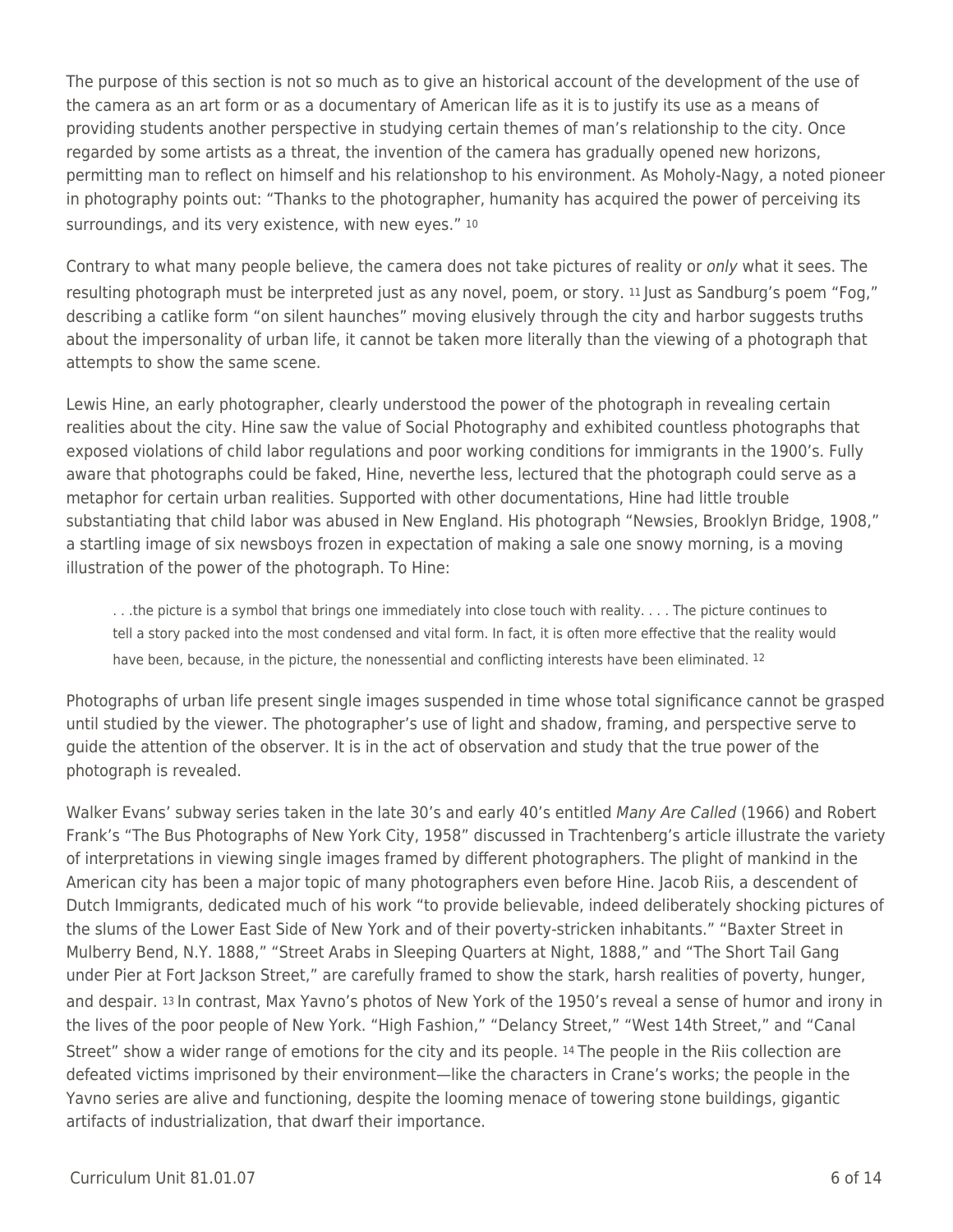The traditions of the early pioneers of photography have been continued through the years by other noted photographers such as Helen Levitt, Robert Wilcox, Sally Stein, Alfred Stieglitz , John Szarkowski, and Jerome Liebling. An examination of a variety of photographs from these artists will enrich the discussion of urban life.

# **Murals**

Black photographers such as James Vanderzee contributed to the development of photography as a chronicle of black life in Harlem of the 20's and 30's. 15 A unique contribution of black artists in depicting urban life, however, has recently been in the use of the mural. This particular genre of folk art began in the Summer of 1967 when a group of black artists in Chicago created the "Wall of Respect," an outdoor wall covered with portraits of Black leaders with the inscription: "This wall was created to honor our black heroes and to beautify our community." Four similar murals were painted in Boston. The purpose of the Boston murals was beyond beautification. Dana Chandler, one of the artists, wanted "his murals to awaken a feeling for the cultural heritage of the Negro race, to strike a chord of blackness." The muralists were seeking social purpose as well as aesthetic excellence. The mural of Roy Cato depicts in stark primary colors a black man and woman looking steadfastly into the sky. Beside them a head expands in concentric circles, a graphic symbol of a growing black consciousness. <sup>16</sup>

These murals bring art and a political message to empty lots. The murals of the Pocock collection of the New York Cityarts Workshop "in their exuberance contrast with the reality of the urban ghetto . . . . These images are both pictures in themselves and documents of ephemeral gestures made in brick," surrealistic renderings of scenes that do not exist in the urban environment. In one mural a single lion majestically rests in the cool shade beneath an actual circus poster. In another an enchanted tree spreads out in a silhouetted corner. In yet another, a fiery city skyline lies over haunted catacombs where ghostly figures stumble along tomblike cells. Jungle motifs entangled in lush vegetation amble above to mock the black asphalt below. Muscular forearms of sable drummers beat pulsating tomtoms, protesting the displacement of a tropical people. The mural depicting a white middleclass couple enjoying a sip of wine in a pleasant backyard setting sharply contrasts that of the ragged pair of youths—one black, one white—playing a cheerful game of basketball against a bright blue sky. Viewed together, these two murals reveal the range of experiences in city life—of middle age versus youth, of wealth versus poverty, of white verus black, of comradery between racial groups verus group isolation. <sup>17</sup>

# *Lesson Plans*

The lesson plans to follow reflect the interdisciplinary approach to learning. While the major emphasis of the narration has been literature, there is considerable room for further development in the area of Social Studies. The intent of this unit is to have the English teacher share his responsibilities of teaching the city through literature with other disciplines, mainly Social Studies for historical perspective and to a supportive degree to art and photography, particularly but not exclusively, for those students who are more easily motivated by the visual.

# **The First Day (Literature)**

The first day of the unit, the English teacher will announce to the class that they will be studying about the image of the city in American Literature. The unit of study will be supported in their Social Studies and art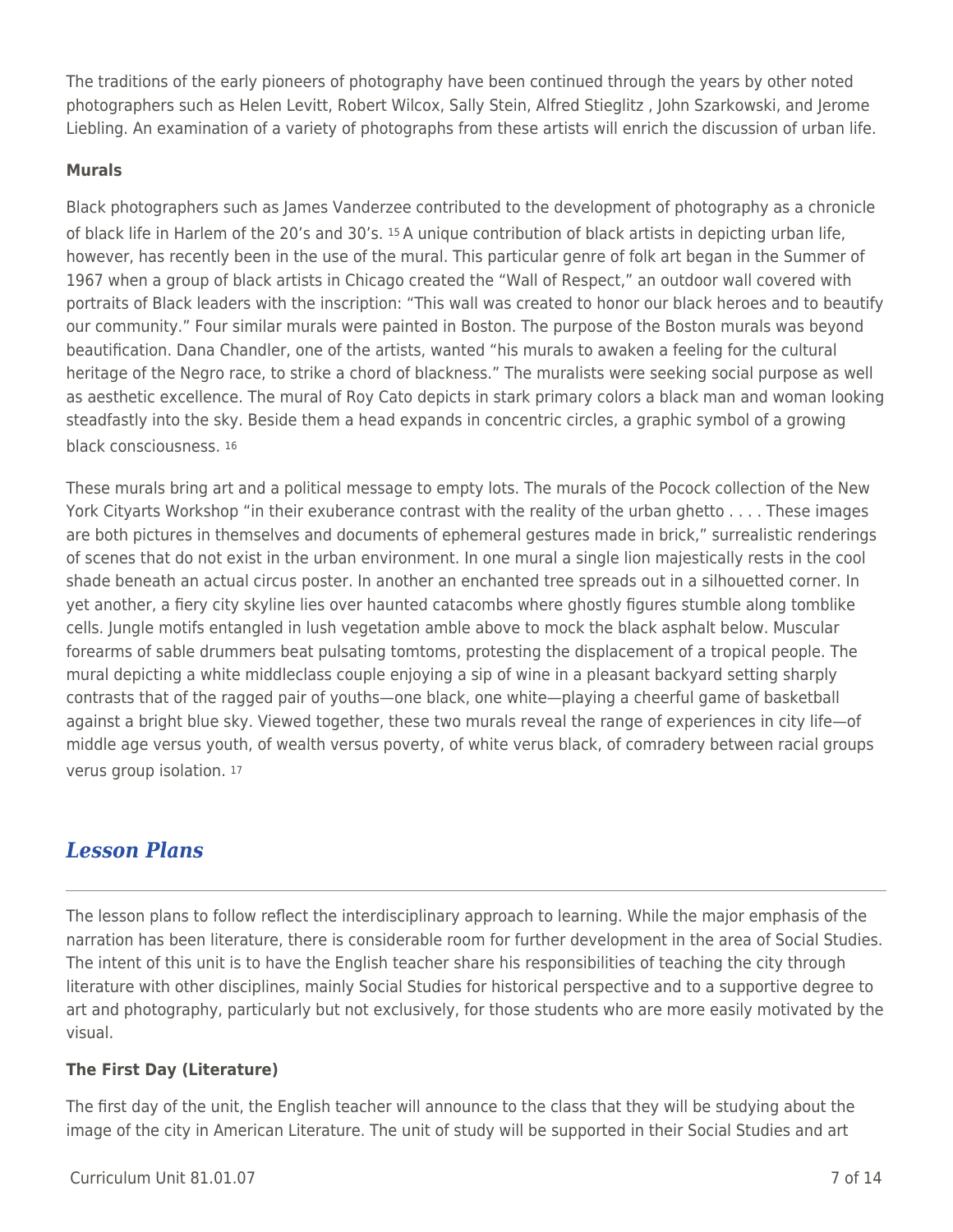classes. A grand list of assignments and activities will be issued to each student stipulating which assignments are required of all students and which are for extra credit. Due dates will also be given. Students will be told that certain projects or activities will be undertaken in social studies and art classes while the remainder will be for English credit. The best examples of completed projects will be displayed in a room size montage, reflecting the range of experiences in urban living.

## **The First Week**

Leaving the indepth study of the origins of the city to the Social Studies teacher, the English teacher may begin class discussion with the question: When you think of the city, what impressions first come to mind? A good technique is to write as many of the responses on the board. No doubt, the range of answers will be from positive to negative. During the discussion the teacher will tell the students that class discussion and activities will be devoted to how the city is represented in literature. During the first week of study selected poems about the city will be presented. These might include:

"London" by William Blake

"Composed on Westminster Bridge" by William Wordsworth

"Crossing Brooklyn Ferry" by Walt Whitman

"Chicago" and "Fog" by Carl Sandburg

or any other poems that the teacher feels depicts provocative images of the city that will get the student's attention. \*

\* Refer to "Images of the City in Modern Lyrics and Verse: A Sequential Approach to the Teaching of Poetry" by Pamela Kabak And Caroline Jackson The Strange r and Modern Fiction: A Portrait in Black and White Yale New Haven Teachers Institute , I, (1979) pp. 110-151, for excellent suggestions in teaching urban students about the city through poetry.

Focal questions for discussion might include:

What impression of the city do you get from reading this poem?

What words does the poet use to arouse our emotions?

Is the overall image of the city in this poem positive or negative, or a mixture of both?

How does the poet use simile, metaphor, and personification or other poetic devices to create his poetic image?

#### **The First Month and so on**

Further reading and discussion of the following:

The Man of the Crowd by Edgar Allan Poe

The Bowery Tales by Stephen Crane

"The Waste Land" by T. S. Eliot

 $C$ urriculum Unit 81.01.07  $\qquad \qquad$  8 of 14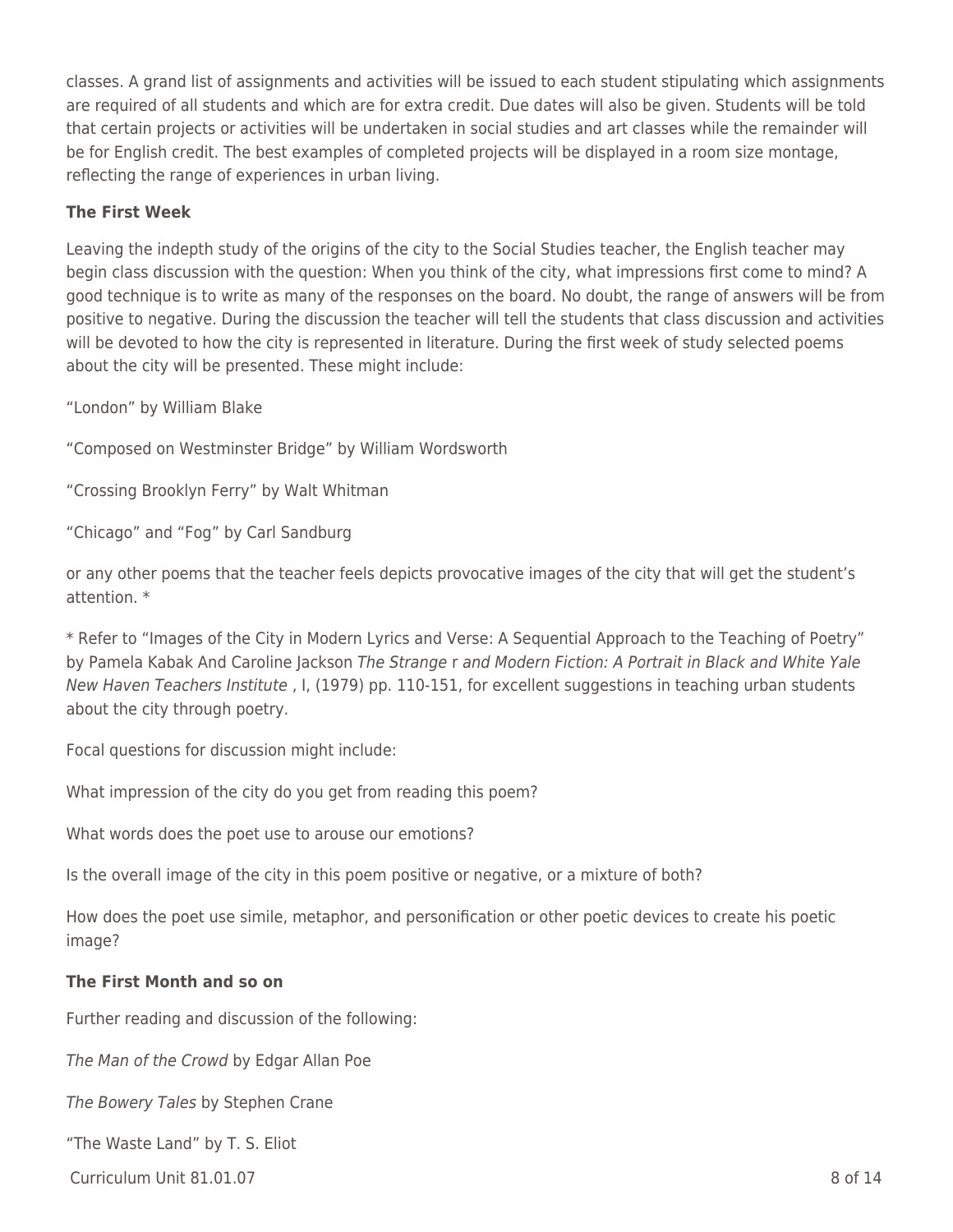"Babylon Revisited" by F. Scott Fitzgerald

Miss Lonelyhearts by Nathanael West

Go Tell It on the Mountain by James Baldwin

or any other work the teacher feels is appropriate for discussion of man's relationship to the growth of the American city.

Focal questions for discussion might include:

How are the characters in each work affected by urban living?

What statement is the author of each work making about life in the city?

Point out any paradoxes or ironies presented

Note: A directed study of selected poems and short works about the city should allow students to anlyze how writers view the urban scene. The works need not be confined to the same decade, but should be related in theme. Excellent texts for study include The Urban Reader, edited by Susan Cahill and Michele F. Cooper, Cities of the Holt Impact series, On City Streets by Nancy Larrick, The Me Nobody Knows edited by Stephen M. Joseph, and The Inner City Mother Goose by Eve Merriam. Students may also wish to compose their own poems about life in the city. A sample of what two students may do as a class project follows this note.

## SAMPLE OF STUDENT WORK

(figure available in print form)

THE CITY City life is crowded, Rushing here and there. No time to stop and see, No time to hear. Set to a schedule, Unflexible. Nobody sees, Nobody hears, Because nobody cares. Kathryn Martinex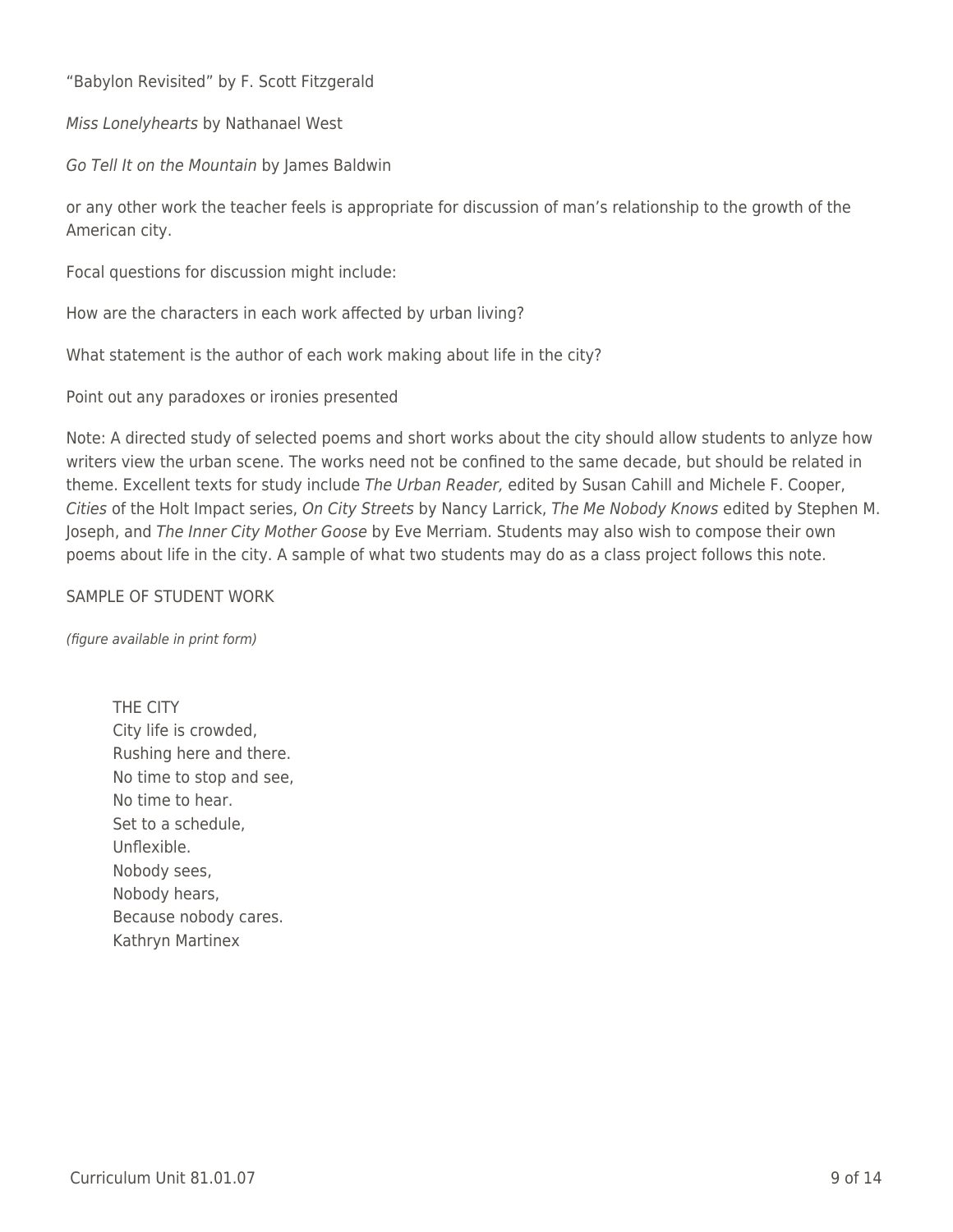# **The First Day (Social Studies)**

The first day of the unit in Social Studies, the teacher will announce that the course of study in class with parappel that of the English class. Gerald Leinwand's The City as a Community provides clear perspectives on the development of urban living and is written at a workable reading level for average high school students. Lengthy lectures on social theory should be held to a minimum. Basic trends should be highlighted through selected readings. Students will be assigned short reports on specific topics. Suggested topics for reports include:

What is a city?

Why is the City a Community?

How did cities get their start?

What is the lure of the city?

which are taken directly from chapter titles in the Leinwand text.

#### **The First Week**

Other topics for discussion are found at the end of each article in part two of the Leinwand text. These readings from a variety of sources, modern and ancient, describe selected world cities such as ancient Babylon, Brasilia, and Chicago. The best examples of these reports will be displayed on the class scrapbook.

#### **The First Month and so on**

A directed reading of the book Two Blocks Apart should be followed by having students write about life in their own neighborhoods. Students may chose to interview one another on the size of family, type of dwelling, places of recreation available, general characteristics of the neighborhood, ethnic composition, proximity to retail stores and any other topics of interest. An interesting assignment might be asking students to make a pictoral map of their neighborhood. The best examples should become part of the scrapbook.

# **(Art and Photography)**

In addition to those photographs presented in the works already cited, the following photographic essay may be used: Black in White America by Leonard Freed, The Family of Man by Edward Steichen, and Harlem on My Mind by Allon Schoener. Photographs may be presented by use of an opague projector available in most schools. Students will be directed to study and analyze selcted photographs of urban scenes and will be required to write short interpretations of what the photographer is attempting to say about his subjects. Some students may elect to take their own photographs of the city which thematically parallel or contrast those that they have studied in class. A collection of photographs from various sources may be organized around established themes to be displayed as part of the class scrapbook along with the short written analyses.

Color pictures of murals appearing in magazines will be available to accompany this unit. They will be on file at the Institute. In addition color slides of murals from several sites in New Haven will be made available. Talented students may elect to make their own mural as a group project.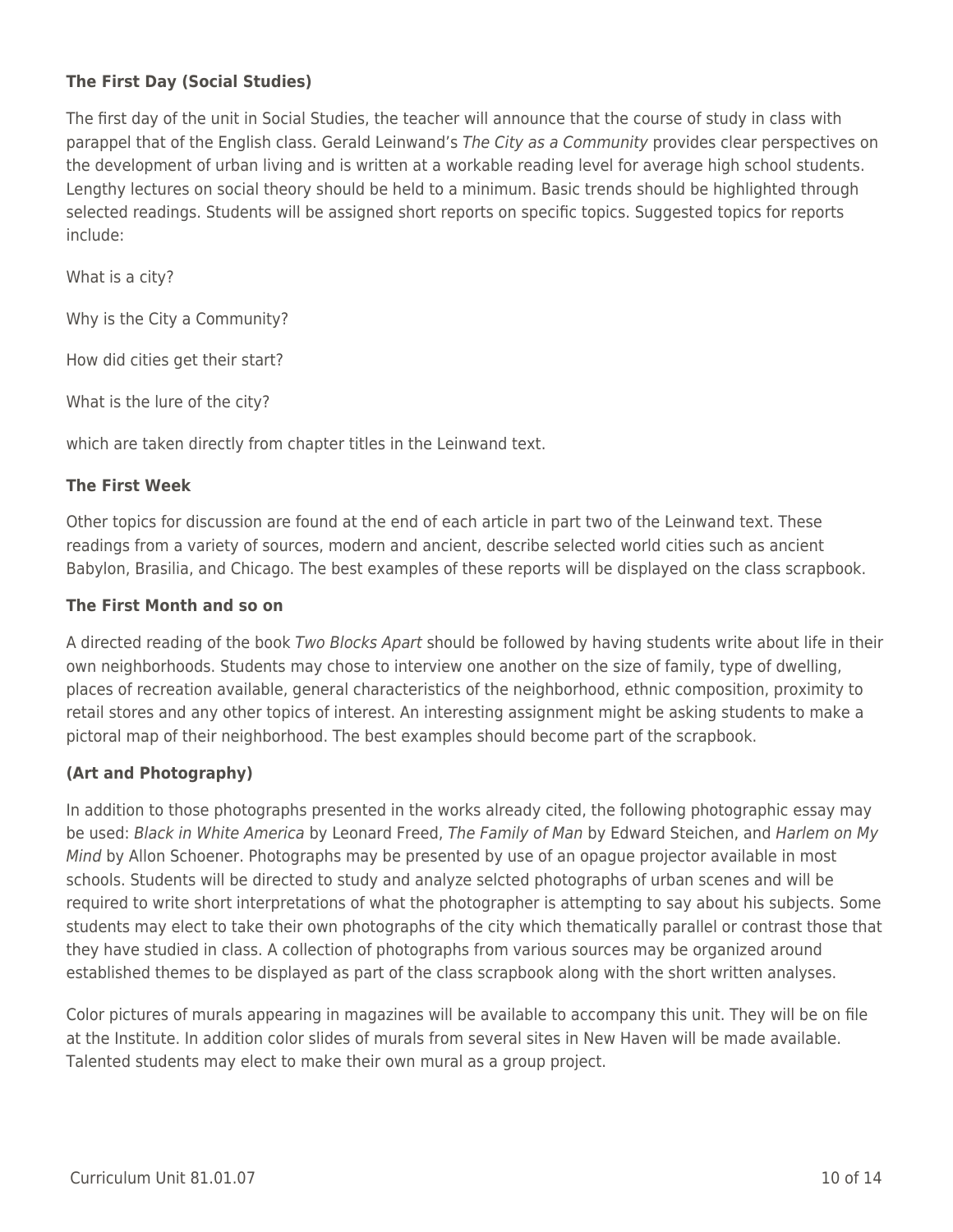# **Notes**

1. Gerald Leinwand (ed.) The City as a Community (New York: Washington Square Press, 1970), p. 28.

2. Leinwand, pp. 33-34.

3. Charlotte Leon Mayerson (ed.) Two Blocks Apart (New York: Avon Books, 1965), p. 9.

4. Donald Hall, The Pleasures of Poetry (New York: Harper and Row, 1971), pp. 56-60.

5. Edwin C. Custer, Adventures in Poetr y (New York: Harcourt Brace and World, 1964), p. 52.

6. Robert J. Moore, "Parallel Studies in American/Afro-American Literature" 20th Century Afro-American Culture: Curriculum Unit Yale-New Haven Teachers Institute , II, (1978), pp. 125-128. Features comparative study of the works of James Farrell and Richard Wright.

7. Robert Wooster Stallman (ed.) Stephen Crane: Stories and Tales (New York: Vintage Books, 1955), p. 18.

8. Robert J. Moore, "Black and White Images in Alienation," The Stranger and Modern Fiction: A Portrait in Black and White Curriculum Unit Yale-New Haven Teachers Institute , I, (1979), pp.

151-158. Features a detailed discussion of "The Waste Land" by T.S. Elliot and its influence on Modern Literature.

9. Winifred Lynskey (ed.) Reading Modern Fiction (New York: Charles Scribner's Sons, 1968), p. 205.

10. Allan Trachtenberg, "Camera Work: Notes Toward An Investigation," Massachusetts Review , IXIX, 4, (1978), p. 835.

11. Tod Papageorge, "Aesthetics or Truth," The Connecticut Scholar , 4, (1981), pp 19-20.

12. Trachtenberg, pp. 839-40.

13. Beaumont Newhall (ed.) "Flashes from the Slum: Pictures Taken in Dark Places by the Lighting Process," by Jacob Riis, 1888, Photography: Essays and Images (New York: Museum of Modern Art, 1980), pp. 155-57.

14. Ben Maddows, The Photography of Max Yavno (Berkeley: University of California Press, 1981), pp. 56-59.

15. Allon Schoener (ed.) Harlem on My Mind (New York: Random House, 1968).

16. Victor Rosewall,"The Black Murals of Boston," The Harvard Art Review , Winter III, (1968-9), pp. 29-32.

17. Philip Pocock, "The Obvious Illusion—Murals from the Lower East Side," Photography Annual , (1981), pp. 66-72.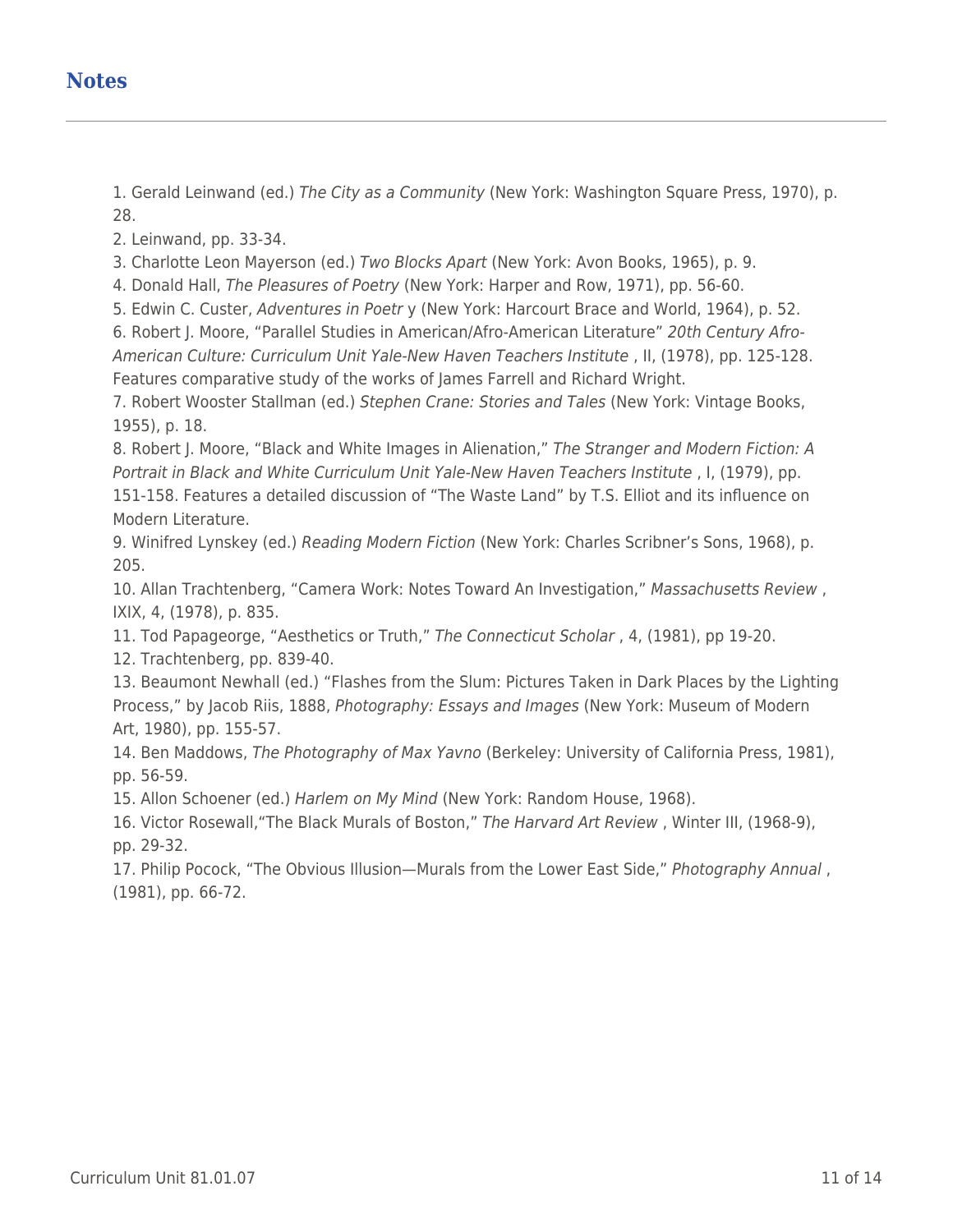# **Bibliography**

#### **Literature**

\*Baldwin, James. G o Tell It on the Mountain . New York: Dell Publishing Company, Inc., 1953. Novel about urban black child with rural southern roots.

\*Brooks, Charlotte (ed.). Cities . New York: Holt Rinehart and Winston, Inc., 1968. A collection of photographs and short literary works in urban settings.

\*Cahill, Susan and Cooper, Michele F. (eds.). The Urban Reader. Englewood Cliffs, N.J.: Prentice-Hall Inc., 1971. Features a wide array of writings (poetry and prose), photographs, murals representing the paradoxies in the urban experience.

Custer, Edwin C. Adventures in Poetry . New York: Harcourt Brace and World, 1964. Contains "Fog" by Carl Sandburg and "Composed Upon Westminster Bridge" by Wordsworth.

\* Davidson, Edward H. (ed.) Selected Writings of Edgar Allan Poe . Boston: Houghton Mifflin Company, 1956. Contains The Man of the Crowd .

Hall, Donald. The Pleasures of Poetry . New York: Harper and Row, 1971. Contains "London" by William Blake.

Joseph, Stephen M. (ed.). The Me Nobody Knows . New York: Avon Books, 1969. A collection of original writings of children from the ghetto.

Kabak, Pamela and Jackson, Caroline. "Images of the City in Modern Lyrics and Verse: A Sequential Approach to the Teaching of Poetry" Curriculum Unit : Yale-New Haven Teachers Institute , I, 1979. Features excellent suggestions in teaching urban students about the city through poetry.

\*Larrick, Nancy (ed.) On City Streets . New York: Bantam Books, 1968. Collection of writings and photographs about life in the city.

Lynsky , Winifred ( e d .) Reading Modern Fiction . New York: Scribner's Sons, 1968. Contains "Babylon Revisited" by F. Scott Fitzgerald.

Merriam, Eve. The Inner City Mother Goose . New York: Simon and Schuster, 1968. A collection of cynical poetry on the black urban experience highlighted by even more cynical photographs.

\* Student Reading List

Moore, Robert J. "Parallel Studies in American/Afro-American Literature" Curriculum Unit Yale-New Haven Teachers Institute, II, 1978. Contains comparative study of the works of James Farrell and Richard Wright.

———. "Black and White Images in Alienation" Curriculum Unit Yale-New Haven Teachers Institute , I, 1979. Features in depth study of "The Waste Land" by T.S. Eliot.

Schorer, Mark. American Literature . New York: Houghton Mifflin Comapny, 1965. Contains "Chicago" by Sanburg.

Curriculum Unit 81.01.07 12 of 14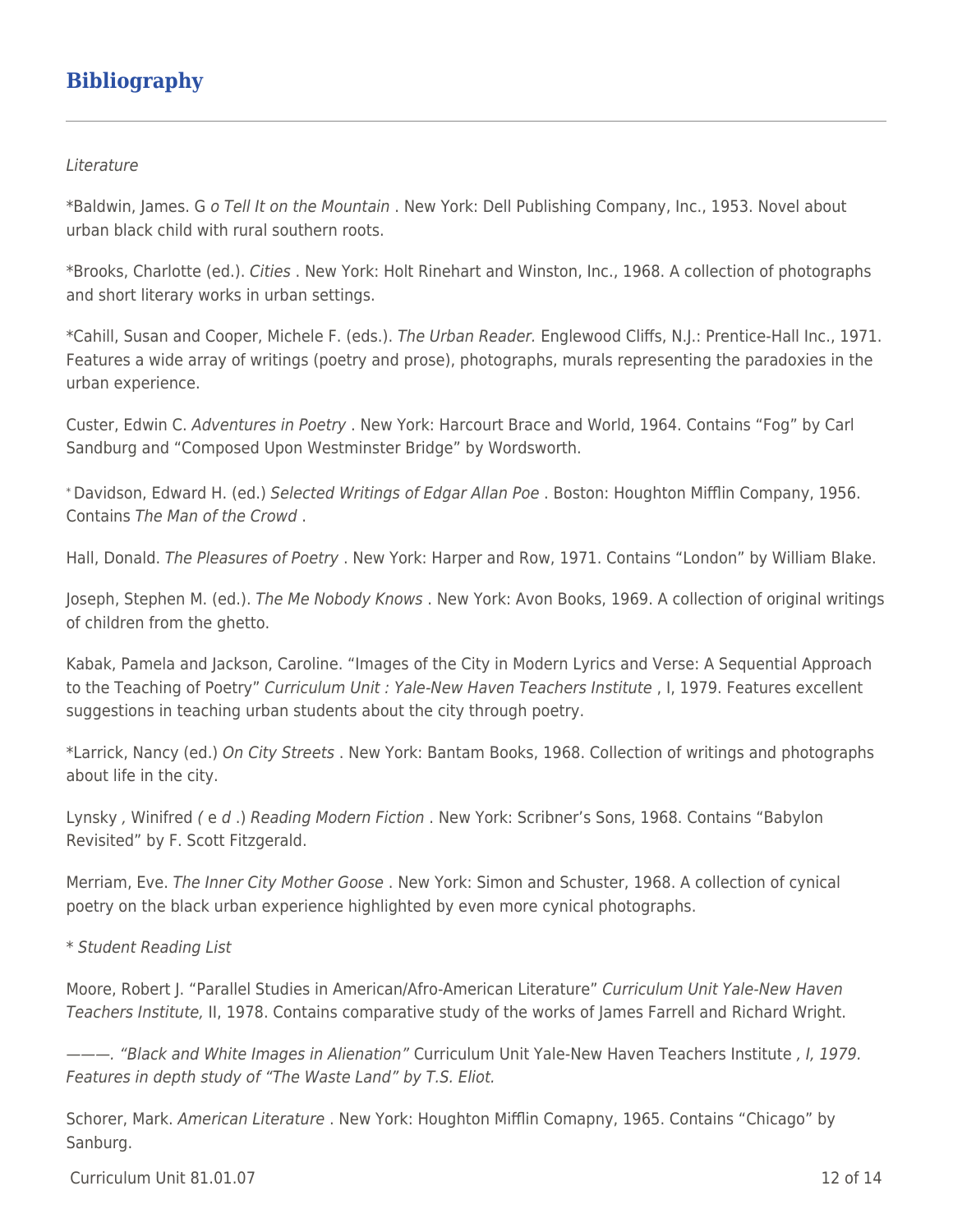\*Stallman, Robert Wooster (ed.) Stephen Crane: Stories and Tales New York: Vintage Books, 1955.

\* West, Nathanael. Miss Lonelyhearts and The Day of the Locusts New York: New Directions Paperback, 1962.

Whitman, Walt, Leaves of Grass and other prose. New York: Rinehart and Co., Inc., 1949.

#### Social Studies

Dickens, David. Urban America: Problems and Promises . New York: W.H. Sadlier, Inc., 1971. Student resource book presenting controversial urban problems.

Green, Constance. The Rise of Urban America . New York: Harper & Row, 1965.

Jacobs, Jane. The Death and Life of Great American Cities . New York: Random House, 1961.

\* Leinwand, Gerald (ed.) The City as a Commun ity. New York:. Washington Square Press, 1970. Excellent selection of short articles on the growth of the American city.

Lerner, Max. America as a Civilization New York: Simon and Schuster, 1952.

\* Mayerson, Charlotte Leon (ed.) Two Blocks Apart . New York: Avon Books, 1965. Comparative study of the lives of two boys growing up separately in the same neighborhood.

Mumford, Lewis. The City in History . New York: Harcourt, Brace and World, 1961.

———, The Culture of Cities . New York: Harcourt Brace and World, 1938.

#### Photography and Murals

Freed, Leonard. Black in White America . New York: Grossman Publishers, 1960. Photographic Essay on the Rural and Urban experience of American Blacks.

Maddows, Ben. The Photography of Max Yavno . Berkele: University of California Press, 1981. Collection of photographic works of Yavno from the early 1920's to the 60's.

Newhall, Beaumont (ed.) Photography: Essay and Image. New York: The Museum of Modern Art, 1980. Featuring photographic essay of the Riis collection, New York, Lower East Side, 1888.

Papageorge, Tod "Aesthetics or Truth" The Connecticut S cholar . 4, 1981.

Pocock, Philip. "The Obvious Illusion—Murals from the Lower East Side" Photography Annual , 1981.

Rosewall, Victor. "The Black Murals of Boston" The Harvard Art Review . Winter III, 1968-9.

Schoener, Allon (ed.). Harlem on My Mind : Cultural Capital Of Black America 1900-1968 . New York: Random House, 1968.

Steichen, Edward (ed.). The Family of Man . New York: Museum of Modern Art, 1955. Photographic essay.

Szarkowski, John. The Photographer's Eye. New York: The Museum of Modern Art, 1966. Photographic Essay.